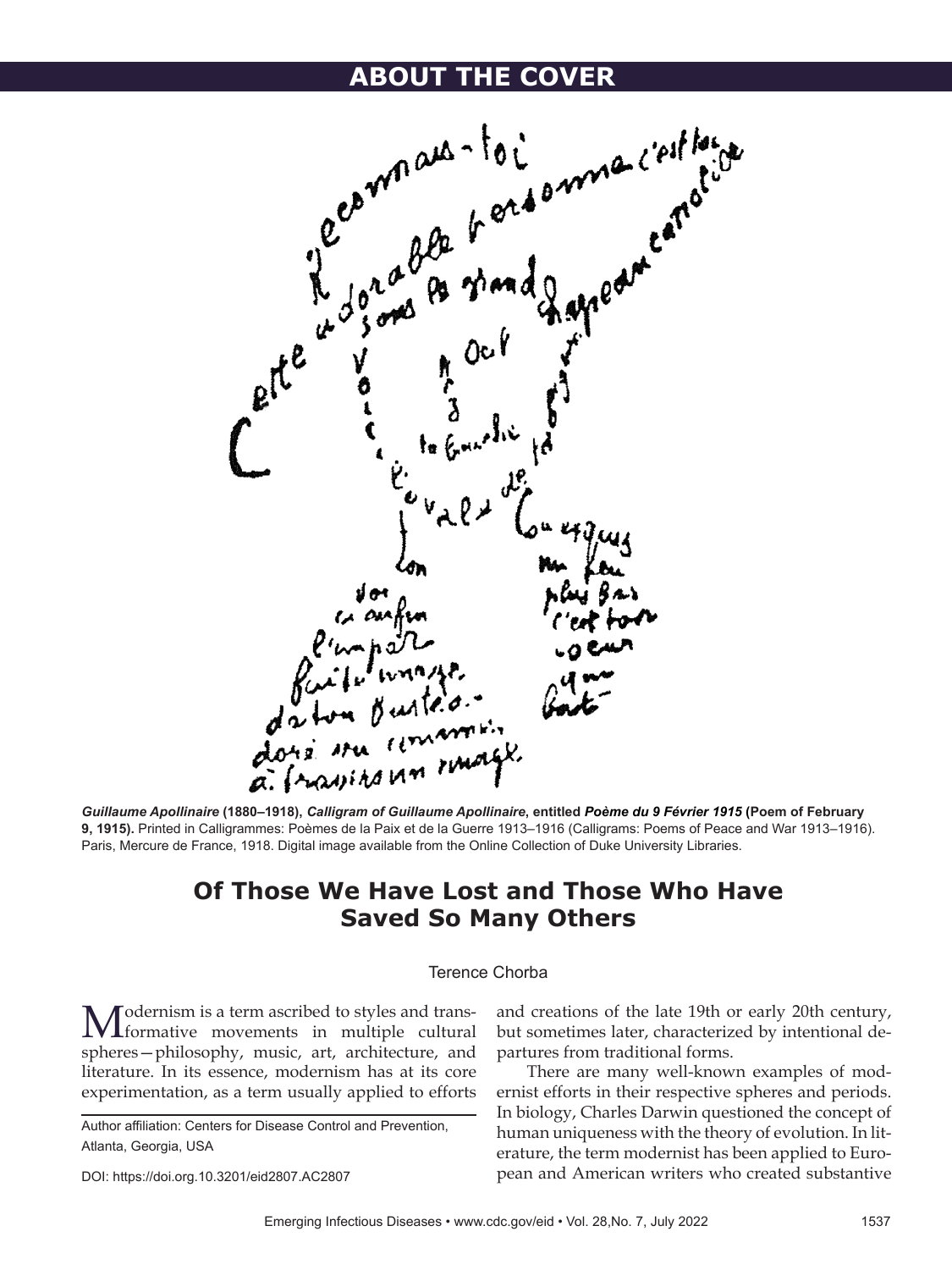departures from tradition, as was seen in the works of Fyodor Dostoyevsky, Gustave Flaubert, James Joyce, and William Carlos Williams. In music, modernism is a term ascribed to the period 1890–1930, and postmodernism is a term sometimes accorded to phenomena with modernist qualities but occurring after 1930; however, some critics use modernism to describe a movement of rebellion that continues, dependent on the musician's attitude rather than the musician's moment in time. Certainly, Ella Fitzgerald, Miles Davis, Bob Dylan, John Lennon, Charles Mingus, the Rolling Stones, and Neil Young created musical forms

" Fury said to a mouse, That he met in the house, Let us both go to law:  $I$ will prosecute you.-Come, I'll take no denial: We must have the trial; For really this morning I've nothing to do. Said the mouse to the cur, 'Such a trial, dear sir, With no jury or judge, would be wasting our breath. 'I'll be judge, I'll be jury,' said cunning<br>old  $F_{111}$ dema death.

**Figure.** Printed version of "The Mouse's Tale" (*3*). p. 36 in the 1865 edition of *Alice's Adventures in Wonderland.* Source: https://www.gutenberg.org/files/11/11-h/11-h.htm#link2HCH0003 that featured modernist iconoclasm, stepping well beyond the early 20th century. In art, modernism is used as a broader categorization of several novel stylistic departures including realism, postimpressionism, fauvism, cubism, dadaism, surrealism, abstract expressionism, and minimalism, each with elements of deliberate experimentation and innovation.

Guillaume Apollinaire (1880–1918) was a renowned Belarus-born French poet and critic of modernist art; he created the terms "cubism" in 1911 and "surrealism" in 1917. Apollinaire was also a pioneer in his period for his collection of shape poems called calligrams, published in 1918 in *Calligrammes: Poemès de la paix et de la guerre 1913–1916 (Calligrams: Poems of Peace and War 1913–1916*). Shape poems, also known as concrete poems, are poetic works that are shaped like their subjects or topics. Calligrams are a subset of this genre in which the text is thematically arranged such that the visual image of what is written or typed closely reflects what the words themselves express. The image on this month's cover is one such calligram that described how Apollinaire was enamored of his beloved, using a female visual image and illustrating the eye (*oeil*), nose (*nez*), mouth (*bouche*), and neck (*cou*) using those very words (in French) in the visual representation of those parts of the image: "*Reconnaistoi. Cette adorable personne c'est toi. Sous le grand chapeau canotier. Nez. Oeil. Ta bouche. Voici l'ovale de ta figure. Ton cou exquis. Voici enfin l'imparfaite image de ton buste adoré vu comme à travers un nuage. Un peu plus bas c'est ton coeur qui bat."* ["You recognize that this lovely person, that's you, under a wide boater's hat….Nose. Eye. Your mouth. Here, the oval of your face…your exquisite neck. And finally, here is the flawed picture of your beloved bust seen as through a mist. And down a little farther is your heart that is beating."]

Although Apollinaire's calligrams are thought of as a departure from other formulaic categories of poetry (e.g., haiku or the Shakespearean sonnet), elements of such calligraphic experimentation and innovation have been found in older cultures. As an Alexandrian poet of the fourth century bce, Simmias of Rhodes has been renowned for three shape poems written (in Greek) in the shape of a pair of wings (πτέρυγες), an egg (ώόν), and a hatchet (πέλεκυς). During the Middle Ages, micrography in the form of Hebrew and Muslim shape poems was developed, sometimes serving as a workaround for religious restrictions on graven images, to remain devout in observation of Jewish or Islamic law. A more recent historical example is "The Mouse's Tale," a visually shaped poem in Lewis Carroll's *Alice in Wonderland*, in which the mouse begins to tell Alice his story by saying, "Mine is a long and